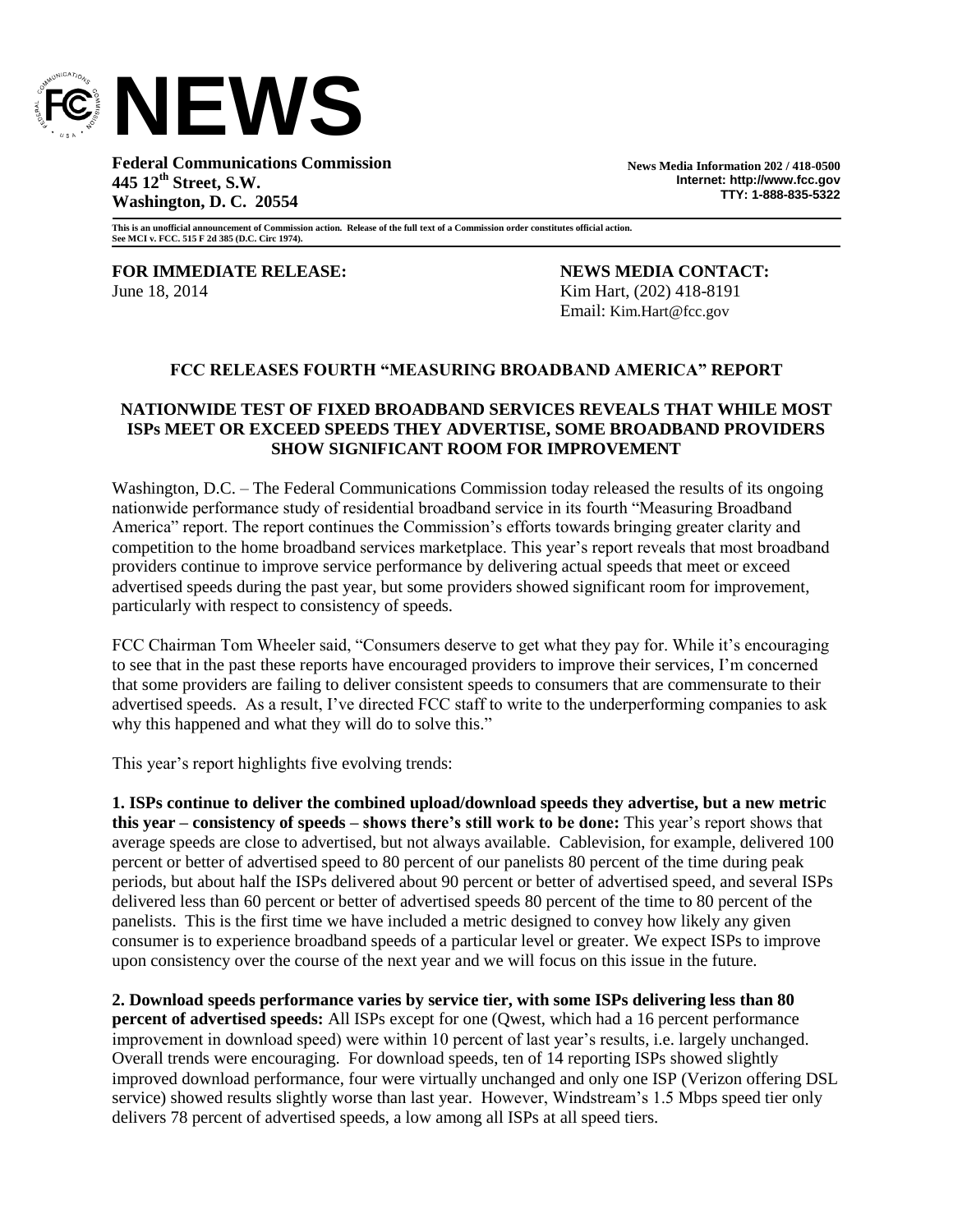**3. Fiber and Cable technologies continue to evolve to higher speed offerings, but DSL is beginning to lag behind:** Additionally, while providers using cable and fiber access technologies generally met or exceeded their advertised tiers, providers using DSL technology generally failed to meet their advertised speeds. This may indicate differences in the economics of upgrading DSL relative to other technologies, and investment choices by broadband providers or the price points at which higher speeds are made available for DSL. For example, DSL can require structural or plant upgrades to achieve higher speeds while cable or fiber can upgrade with incremental investments in the electronics. We fully expect providers to make the necessary investments to ensure that the service they deliver is consistent with what they advertise to consumers.

**4. Consumers continue to migrate to higher speed tiers:** We continue to see a migration of consumers from lower speed tiers to higher offerings both by consumers electing to purchase higher speeds and through upgrades of standard offerings by Internet service providers. A simple average of service tiers surveyed in 2013 shows an average advertised speed of 21.2 Mbps, representing an increase of approximately 36 percent from 15.6 Mbps in 2012.

**5. Upload speeds vary sharply:** Many studies have shown that consumer Internet traffic today is asymmetric – consumers typically download far more data than they upload. Consistent with that behavior, most service offerings typically have far higher download than upload rates. With this in mind, we note that one ISP (Verizon) offers upload rates as high as 35 Mbps and one (Frontier) offers upload rates of 25 Mbps, more than twice that of the next ISP. Verizon and Frontier use fiber based services and have offered these high upload speeds during the course of our program. With the exception of these two service providers, no other provider in the study offers rates that are higher than 10 Mbps.

#### **Network Congestion**

The study uncovered network congestion at certain interconnection points during the report's reporting period. Although that data is not included in the findings of the report, the FCC will make this data fully available with the report for the public to review and analyze. The FCC is also taking steps to better understand the issues that presented themselves, including by analyzing network impact on video service providers such as YouTube, Hulu, and Netflix and others and requesting more information from ISPs and video providers about peering issues. We are working to develop tools that measure and validate how these types of congestion issues affect the consumer experience. We expect to have instituted additional testing methodologies providing more information on network congestion and peering by winter 2014.

## **About the Measuring Broadband America Report**

The FCC released the first Measuring Broadband America Report in August 2011. That report covered data collected in March 2011 and found that most broadband providers who participated in the study were providing over 80 percent of advertised speeds during peak usage periods. The FCC's second report, released July 2012, included data collected from participating broadband providers in April 2012, and found that ISPs on average delivered 96 percent of advertised download speed during peak usage period. The FCC's third report included results on satellite technology for the first time based on test results from ViaSat, a major satellite services provider, and showed significant improvements had been made to satellite broadband technology service quality.

The FCC began measuring broadband performance in response to recommendations in the National Broadband Plan. Since then, by continuing to shine a spotlight on actual versus advertised speeds, the FCC is ensuring accountability, increasing transparency and enhancing competition in the marketplace. The report is part of a comprehensive series of initiatives that draw upon cooperation between the Commission, industry, and other stakeholders to promote transparency and ensure that consumers get the information they need to make informed marketplace decisions.

To read the complete 2014 Measuring Broadband America report, visit